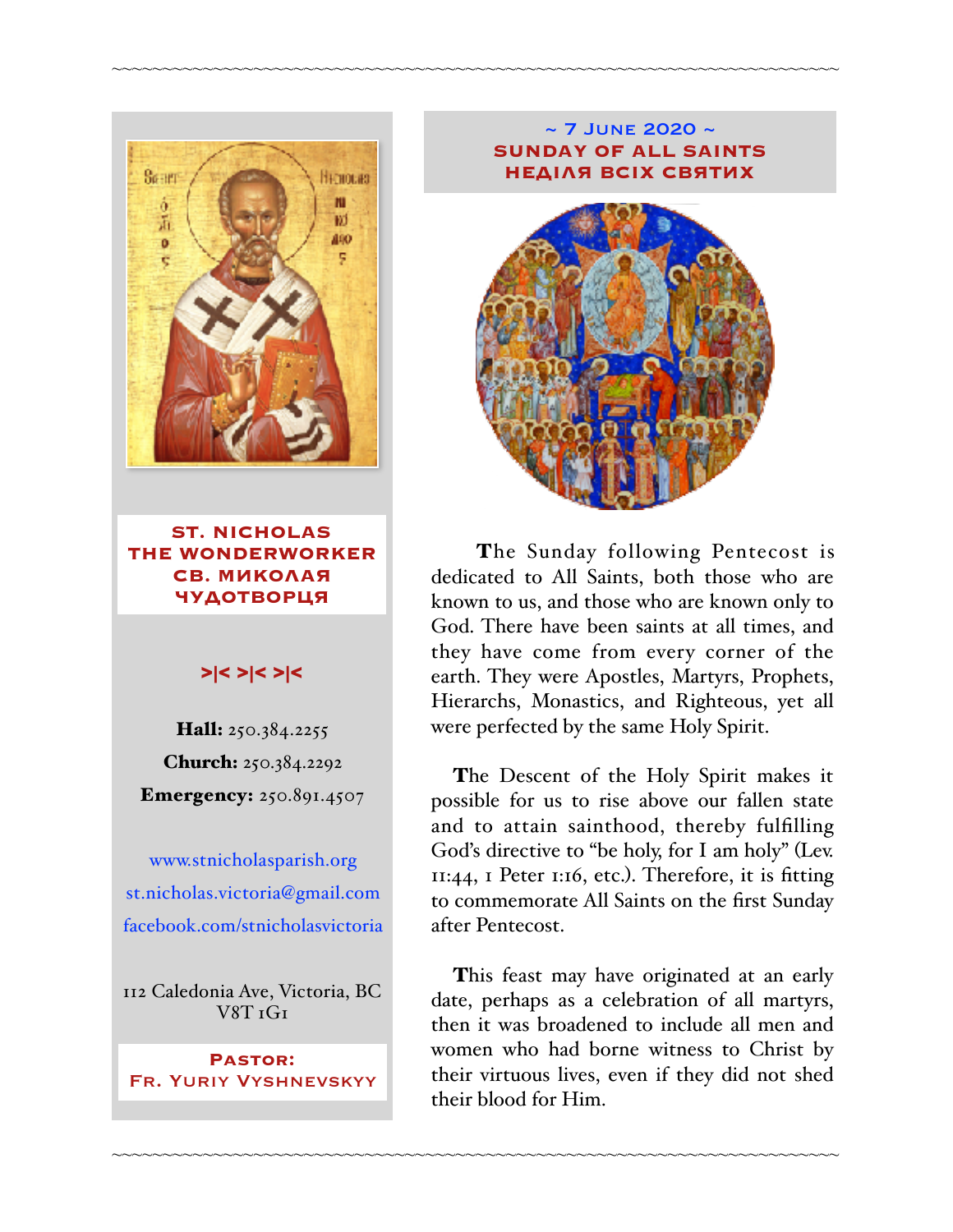|                                    |                |                                                                         | <b>SUNDAY HYMNS</b> |          |          |  |  |
|------------------------------------|----------------|-------------------------------------------------------------------------|---------------------|----------|----------|--|--|
|                                    |                |                                                                         |                     |          |          |  |  |
| <b>OPENING HYMN</b>                |                | Увійди, Єрею / Come My Friends pg. 238-239                              |                     |          |          |  |  |
| <b>COMMUNION HYMN</b>              |                | Вірую, Господи / I Do Believe pg. 246-247                               |                     |          |          |  |  |
| <b>CLOSING HYMN</b>                |                | Наче Повний Голос Дзвону/Having Shared Your Loving Kindness pg. 270-271 |                     |          |          |  |  |
| <b>SUNDAY &amp; DAILY SCHEDULE</b> |                |                                                                         |                     |          |          |  |  |
| SUNDAY, Jun 7                      |                | Liturgy - for the Parishioners of St Nicholas Parish                    |                     |          | 10:00 AM |  |  |
| MONDAY, Jun 8                      |                | <b>NO SERVICES</b>                                                      |                     |          |          |  |  |
| TUESDAY, Jun 9                     |                | Divine Liturgy of St. John Chrysostom                                   |                     |          | 9:00 AM  |  |  |
| WEDNESDAY, Jun 10                  |                | Divine Liturgy of St. John Chrysostom                                   |                     |          | 9:00 AM  |  |  |
| THURSDAY, Jun 11                   |                | Liturgy / Moleben to Christ, Lover of Mankind                           |                     |          | 9:00 AM  |  |  |
| FRIDAY, Jun 12                     |                | Divine Liturgy of St. John Chrysostom                                   |                     |          | 9:00 AM  |  |  |
| SATURDAY, Jun 13                   |                | <b>NO SERVICES</b>                                                      |                     |          |          |  |  |
| SUNDAY, Jun 14                     |                | Liturgy - for the Parishioners of St Nicholas Parish                    |                     |          | 10:00 AM |  |  |
|                                    |                |                                                                         |                     |          |          |  |  |
| <b>SUNDAY EPISTLE READERS</b>      |                |                                                                         |                     |          |          |  |  |
| <b>DATE</b>                        | <b>READING</b> |                                                                         | <b>I IKRAINIAN</b>  | ENGI ISH |          |  |  |

~~~~~~~~~~~~~~~~~~~~~~~~~~~~~~~~~~~~~~~~~~~~~~~~~~~~~~~~~~~~~~~~~~~~~~~~

| <b>DATE</b>    | <b>READING</b>  | <b>UKRAINIAN</b> | <b>ENGLISH</b> |  |  |  |
|----------------|-----------------|------------------|----------------|--|--|--|
| SUNDAY, Jun 7  | Heb. 11:33-12:2 |                  |                |  |  |  |
| SUNDAY, Jun 14 | Rm. 2: 10-16    |                  |                |  |  |  |
| SUNDAY, Jun 21 | $Rm. 5: 1-10$   |                  |                |  |  |  |
| SUNDAY, Jun 28 | Rm. 6: 18-23    |                  |                |  |  |  |
|                |                 |                  |                |  |  |  |

# PASTORAL MINISTRY & HOLY MYSTERIES

| given to the parish priest, and he should be contacted before any other arrangements are made |  |  |  |  |
|-----------------------------------------------------------------------------------------------|--|--|--|--|
|                                                                                               |  |  |  |  |
|                                                                                               |  |  |  |  |
|                                                                                               |  |  |  |  |
|                                                                                               |  |  |  |  |

*Eparchy of New Westminster~Bishop David Motiuk ~Apostolic Administrator~ [www.nweparchy.ca](http://www.nweparchy.ca)*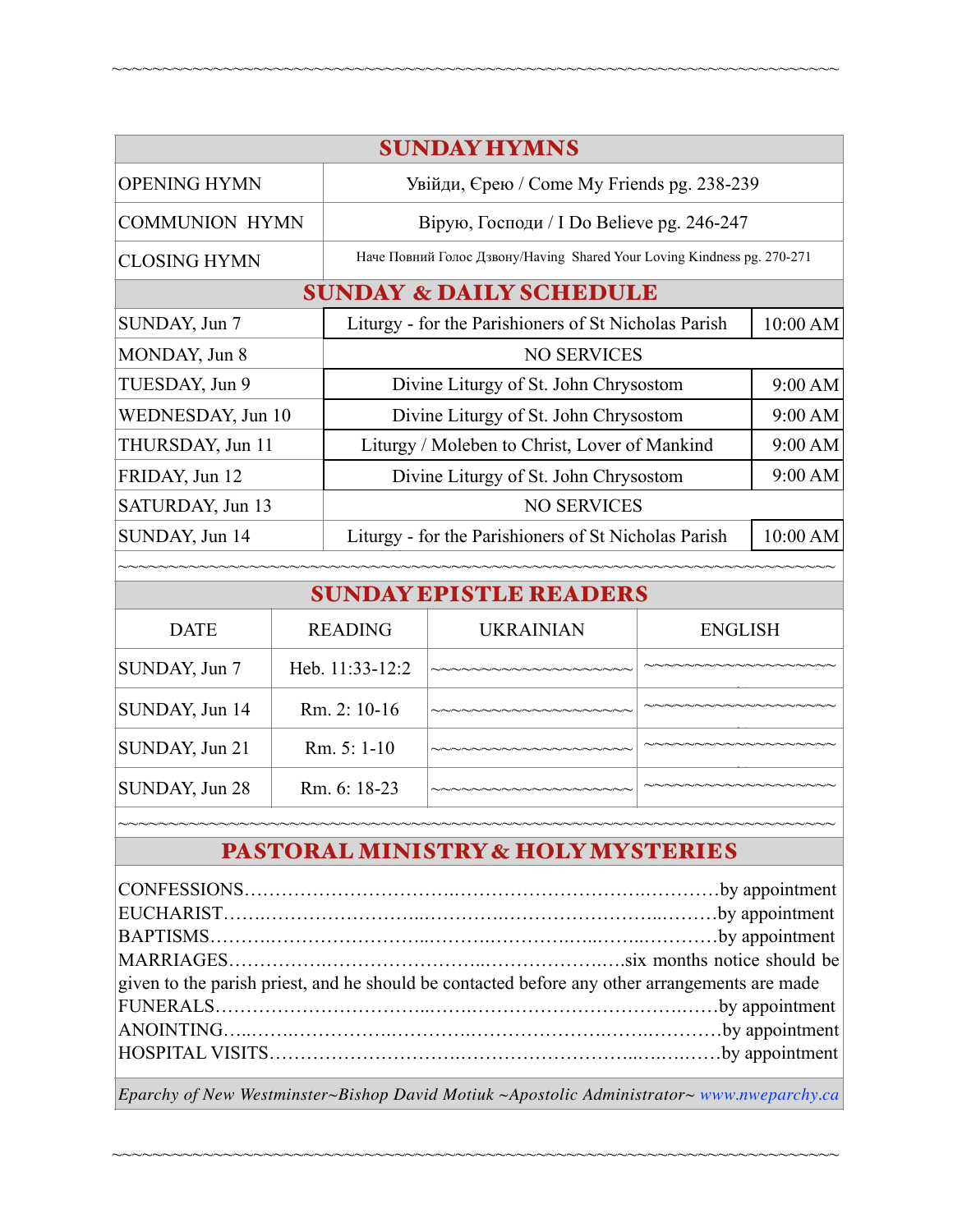# ANNOUNCEMENTS

~~~~~~~~~~~~~~~~~~~~~~~~~~~~~~~~~~~~~~~~~~~~~~~~~~~~~~~~~~~~~~~~~~~~~~~~

**HAPPY BIRTHDAY** to ALEC ROSSA and all those who celebrated their birthdays this past week. May the Lord Our God continue to bless you abundantly and the Holy Mother of God protects you at all times. Многая Літа!

**PRAYER REQUEST:** Please keep in your prayers JULIE CHUPICK, SYLVIA KELLY, CHARLOTTE KRAKOWSKI, RICHARD NEWBERRY and other members of our parish, our family and friends who are ailing, in hospitals, nursing homes and those who are not able to join actively in their community.

 **CAMP ST. VOLODYMYR CANCELLED:** As more information on COVID-19 has emerged, the Camp Committee has made the difficult decision to cancel 2020 camp for the safety of our children and staff. Please stay tuned for upcoming summer programs for children and youth this summer.

**BEQUESTS & WILLS:** Leaving a bequeath is a process of giving a donation through your will. It is simply a distribution from your estate to a charitable organization through your last will and testament. It can be as small or as large a donation as you wish. It is important that you talk to your lawyer about the process. In your kindness please remember St Nicholas the Wonderworker Ukrainian Catholic Church in your bequeath and will. If anyone wishes to make such a bequeath in their will, the following clause may be included or added to a will: "I give, devise, and bequeath to **St Nicholas the Wonderworker Ukrainian Catholic Parish -** *1112 Caledonia Avenue, Victoria BC, V8T 1G1*, the sum of \$  $\degree$  (or  $\degree$  % of my estate), to be used for the benefit of the parish and it's pastoral activities."

**EXAMING OF THE DIVINE LITURGIES:** as we start to re-open our churches to the public the live streaming of the services from St. Nicholas parish will continue as usual. Every Sunday at 10AM.

**MAY 31 DONATIONS** - Loose collection: \$40.00; Envelope collection: \$1875.00; Preauthorized donations May 25 to May 31: \$205.00; Canada Helps online donations May 25 to May 31: \$173.26 **TOTAL: \$2,293.26.** May God bless and reward you abundantly for your generosity!

~~~~~~~~~~~~~~~~~~~~~~~~~~~~~~~~~~~~~~~~~~~~~~~~~~~~~~~~~~~~~~~~~~~~~~~~



*WE DONATE ONLINE* to St. Nicholas parish: [www.canadahelps.org/en/dn/45460](http://www.canadahelps.org/en/dn/45460)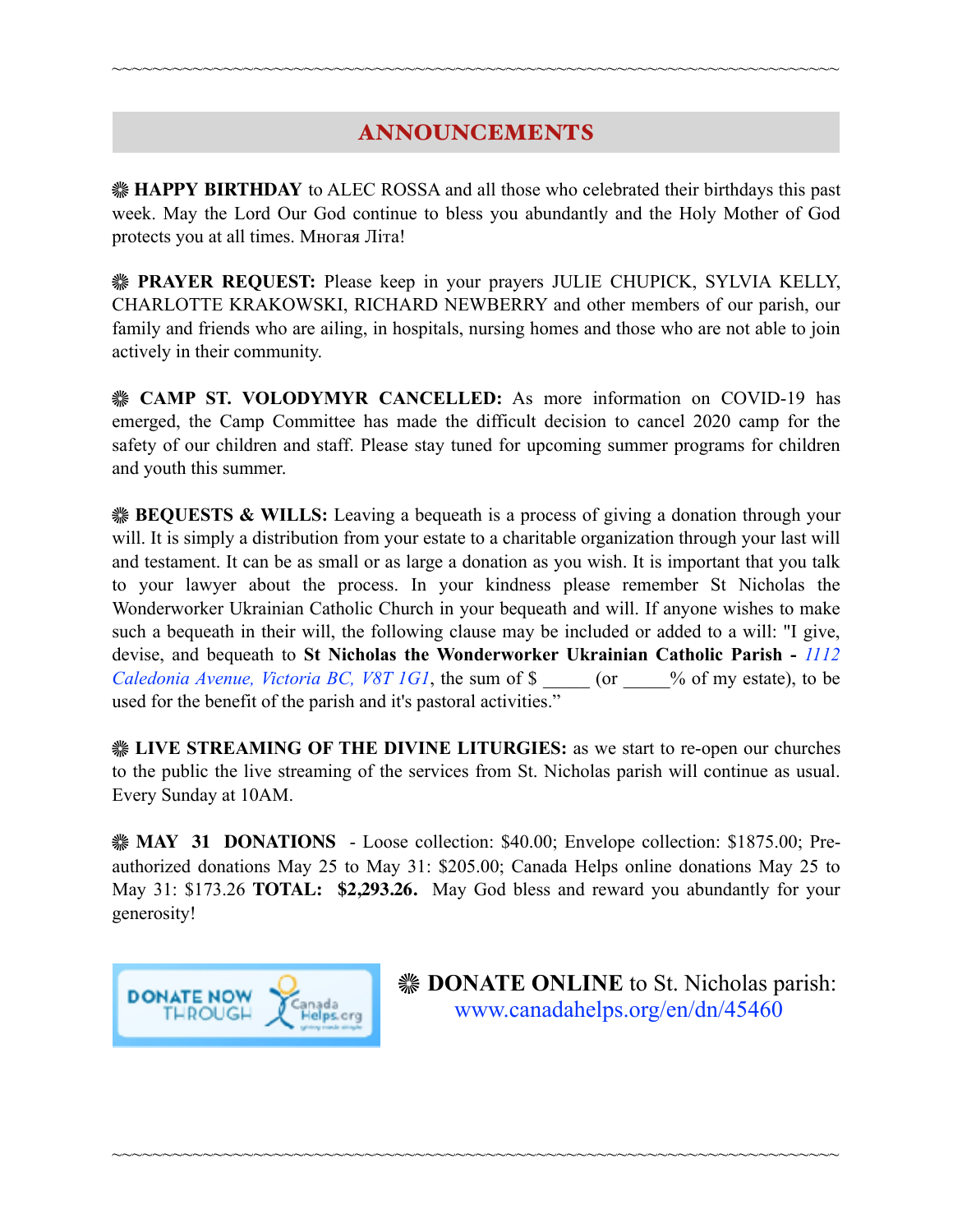## DIVINE LITURGY PROPERS

~~~~~~~~~~~~~~~~~~~~~~~~~~~~~~~~~~~~~~~~~~~~~~~~~~~~~~~~~~~~~~~~~~~~~~~~

#### *The Divine Liturgy of our Father among the Saints John Chrysostom*

**Troparion, Tone 8:** You came down from on high, O Merciful One,\* and accepted three days of burial\* to free us from our sufferings.\* O Lord, our life and our resurrection,\* glory be to You!

**Troparion, Tone 4:** Clothed as in purple and fine linen\* with the blood of Your martyrs throughout the world,\* Your Church cries out to You through them, O Christ God:\* send down Your loving-kindness on Your people;\* grant peace to Your community,\* and to our souls great mercy.

**Glory: Now: Kontakion, Tone 8:** O Lord, Master of nature,\* the world offers You the godly martyrs as the first-fruits of nature.\* By their supplications, through the Mother of God,\* preserve Your Church and Your people in profound peace,\* O most merciful One.

**Prokeimenon, Tone 8:** Pray and give thanks to the Lord our God. *Verse:* In Judea God is known; His name is great in Israel.

**Epistle - Heb. 11:33-12:2 - A Reading from the Letter of Saint Apostle Paul to Hebrews:** Brothers and sisters, the saints through faith conquered kingdoms, administered justice, obtained promises, shut the mouths of lions, quenched raging fire, escaped the edge of the sword, won strength out of weakness, became mighty in war, put foreign armies to flight. Women received their dead by resurrection. Others were tortured, refusing to accept release, in order to obtain a better resurrection. Others suffered mocking and flogging, and even chains and imprisonment. They were stoned to death, they were sawn in two, they were killed by the sword; they went about in skins of sheep and goats, destitute, persecuted, tormented - of whom the world was not worthy. They wandered in deserts and mountains, and in caves and holes in the ground. Yet all these, though they were commended for their faith, did not receive what was promised, since God had provided something better so that they would not, without us, be made perfect. Therefore, since we are surrounded by so great a cloud of witnesses, let us also lay aside every weight and the sin that clings so closely, and let us run with perseverance the race that is set before us, looking to Jesus the pioneer and perfecter of our faith, who for the sake of the joy that was set before him endured the cross, disregarding its shame, and has taken his seat at the right hand of the throne of God.

**Alleluia, Tone 4:** *Verse:* The just cried out and the Lord heard them, and delivered them out of their afflictions. *Verse:* The afflictions of the just are many, and out of them all will the Lord deliver them.

**Gospel - Matthew 10:32-33; 37-38; 19:27-30 -** The Lord said to his disciples: "Everyone who acknowledges me before others I will acknowledge before my heavenly Father. But whoever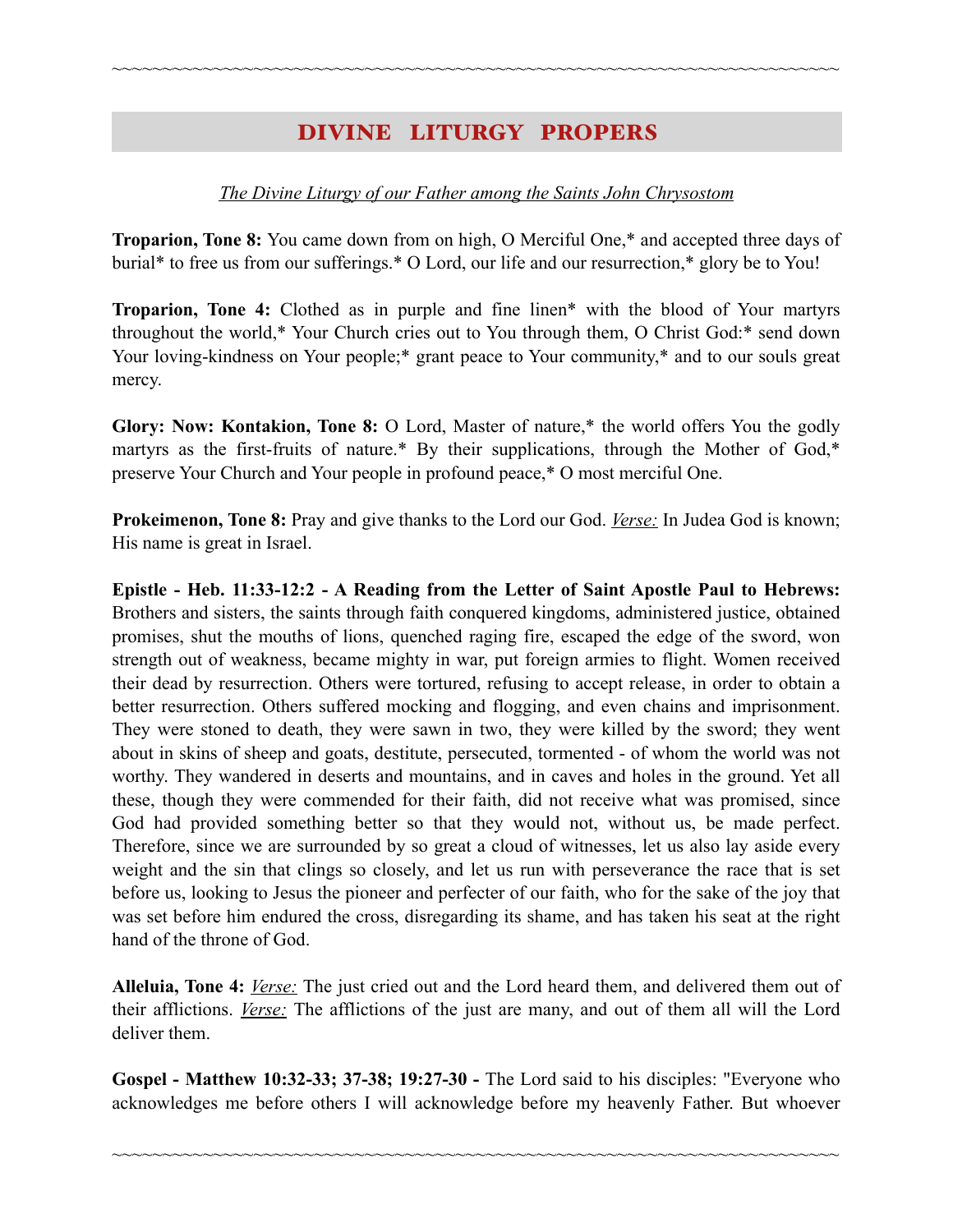denies me before others, I will deny before my heavenly Father. Whoever loves father or mother more than me is not worthy of me, and whoever loves son or daughter more than me is not worthy of me; and whoever does not take up his cross and follow after me is not worthy of me." Then Peter said to him in reply, "We have given up everything and followed you. What will there be for us?" Jesus said to them, "Amen, I say to you that you who have followed me, in the new age, when the Son of Man is seated on his throne of glory, will yourselves sit on twelve thrones, judging the twelve tribes of Israel. And everyone who has given up houses or brothers or sisters or father or mother or children or lands for the sake of my name will receive a hundred times more, and will inherit eternal life. But many who are first will be last, and the last will be first."

~~~~~~~~~~~~~~~~~~~~~~~~~~~~~~~~~~~~~~~~~~~~~~~~~~~~~~~~~~~~~~~~~~~~~~~~

**Communion Hymn**: Praise the Lord from the heavens;\* praise Him in the highest.\* Rejoice in the Lord, O you just;\* praise befits the righteous. Alleluia, alleluia,\* alleluia.

### **>|< >|< >|<**

**Тропар, глас 8:** З висоти зійшов Ти, Милосердний,\* і триденне погребення прийняв Ти,\* щоб нас звільнити від страждань.\* Життя і воскресіння наше,\*Господи, слава Тобі.

**Тропар, глас 4:** У всьому світі мучеників твоїх кров'ю,\* як багряницею і виссоном,\* церква твоя прикрасилася\* і через них воскликує тобі, Христе Боже:\* Людям твоїм щедроти твої зішли,\* мир громаді твоїй даруй\* і душам нашим велику милість.

**Слава: І нині: Кондак, глас 8:** Як початки єства насадителеві творіння\* вселенна приносить тобі, Господи, богоносних мучеників.\* Їх молитвами в мирі глибокому церкву твою, громаду твою,\* Богородиці ради, збережи,\* Многомилостивий.

**Прокімен, глас 8:** Помоліться і хвалу віддайте\* Господеві, Богу нашому. *Стих:* Відомий Бог у Юдеї, в Ізраїлі велике ім'я Його.

**Апостол - Євр. 11:33-12:2 - До Євреїв друге послання Святого Апостола Павла читання:** Браття і сестри, всі святі вірою підбили царства, чинили справедливість, обітниць осягнули, загородили пащі левам, силу вогню гасили, вістря меча уникали, ставали сильні, бувши недолугі, на війні проявили мужність, наскоки чужинців відбивали. Жінки діставали назад своїх померлих, які воскресали. Інші загинули в муках, відкинувши визволення, щоб осягнути ліпше воскресіння. Інші наруг і бичів зазнали та ще й кайданів і в'язниці; їх каменовано, розрізувано пилою, брано на допити; вони вмирали, мечем забиті; тинялися в овечих та козячих шкурах, збідовані, гноблені, кривджені; вони, яких світ був невартий, блукали пустинями, горами, печерами та земними вертепами. І всі вони, дарма що мали добре засвідчення вірою, не одержали обіцяного, бо Бог зберіг нам щось краще, щоб вони не без нас осягли досконалість. Тому і ми, маючи навколо себе таку велику хмару свідків, відкиньмо всякий тягар і гріх, що так легко обмотує, і біжімо витривало до змагання, що призначене нам, вдивляючися пильно в Ісуса, засновника й завершителя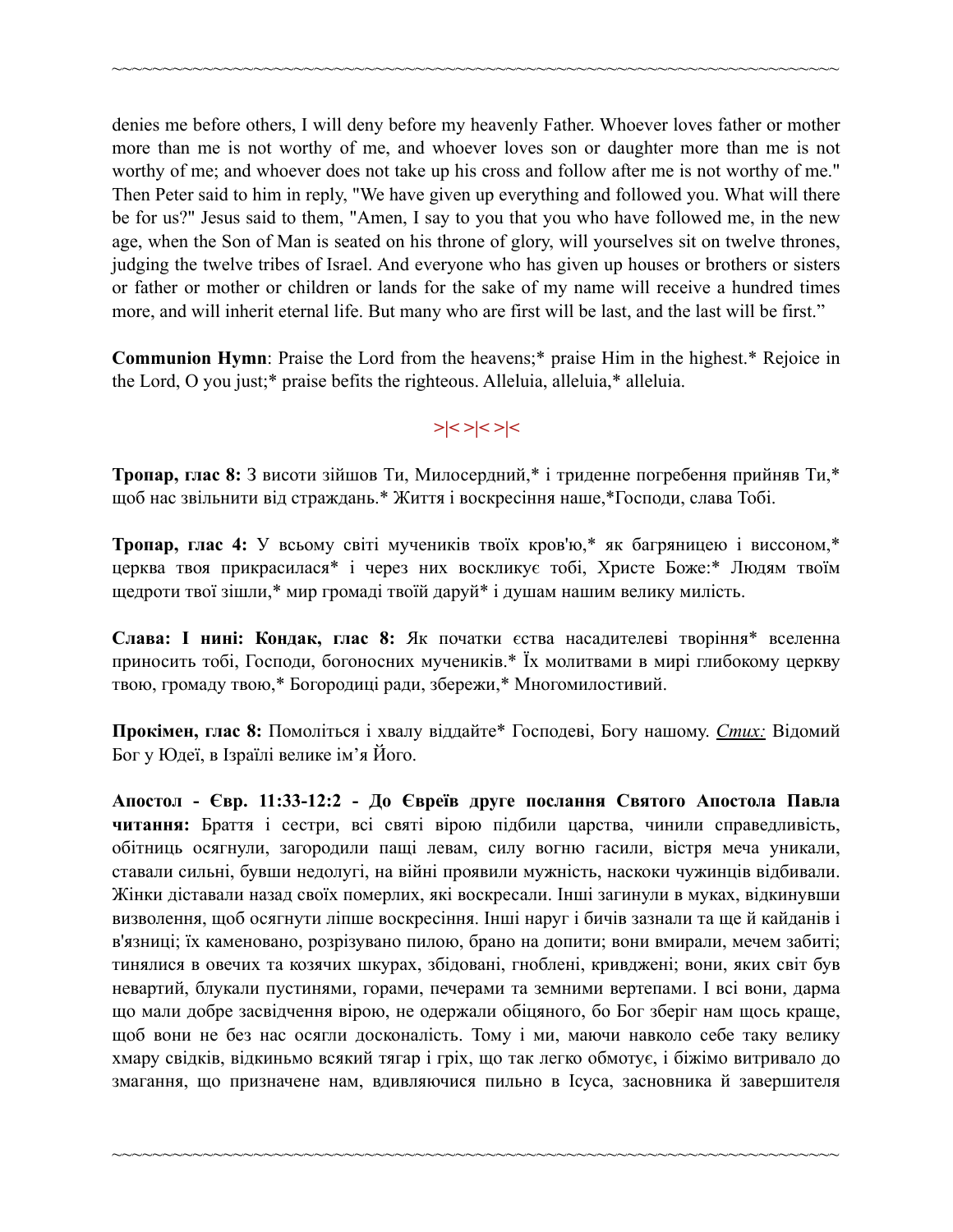віри, який, замість радости, що перед ним була, витерпів хрест, на сором не звертаючи уваги, і який возсів праворуч Божого престолу.

~~~~~~~~~~~~~~~~~~~~~~~~~~~~~~~~~~~~~~~~~~~~~~~~~~~~~~~~~~~~~~~~~~~~~~~~

**Алилуя, глас 4:** *Стих:* Візвали праведні, і Господь вислухав їх, і від усіх скорбот їх ізбавив їх. *Стих:* Багато скорбот у праведних і від усіх них ізбавить їх Господь.

**Євангеліє - Матея 10:32-33; 37-38; 19:27-30 -** Сказав Господь своїм учням: "Кожний, хто визнає мене перед людьми, того і я визнаю перед моїм Отцем небесним. Хто ж мене зречеться перед людьми, того й я зречусь перед Отцем моїм небесним. Хто любить батька або матір більше, ніж мене, той недостойний мене. І хто любить сина або дочку більше, ніж мене, той недостойний мене. Хто не бере свого хреста й не йде слідом за мною, той недостойний мене." Тоді озвався Петро і сказав до нього: "Ось ми покинули все й пішли за тобою; що будемо за те мати?" Ісус відповів їм: "Істинно кажу вам: Ви, що пішли за мною: як новий світ настане, коли Син Чоловічий сяде на престолі своєї слави, сидітимете й ви на дванадцятьох престолах, щоб судити дванадцять поколінь Ізраїля. І кожний, хто задля імени мого покине дім, братів, сестер, батька, матір, жінку, дітей, поля, в сто раз більше одержить і життя вічне матиме в спадщину. Багато з перших будуть останніми, а останні – першими."

**Причасний:** Хваліте Господа з небес,\* хваліте Його на висотах. Радуйтеся, праведні, у Господі,\* правим належить похвала. Алилуя, aлилуя, aлилуя!

## PRAYER DURING THE CORONAVIRUS OUTBREAK

Jesus Christ, you travelled through towns and villages "curing every disease and illness." At your command, the sick were made well. Come to our aid now, in the midst of the global spread of the coronavirus, that we may experience your healing love.

Heal those who are sick with the virus. May they regain their strength and health through quality medical care.

Heal us from our fear, which prevents nations from working together and neighbours from helping one another.

Heal us from our pride, which can make us claim invulnerability to a disease that knows no borders.

Stay by our side in this time of uncertainty and sorrow. Be with those who have died from the virus. May they be at rest with you in your eternal peace. Be with the families of those who are sick or have died. As they worry and grieve, defend them from illness and despair. May they know your peace. Be with the doctors, nurses, researchers and all medical professionals who seek to heal and help those affected and who put themselves at risk in the process. May they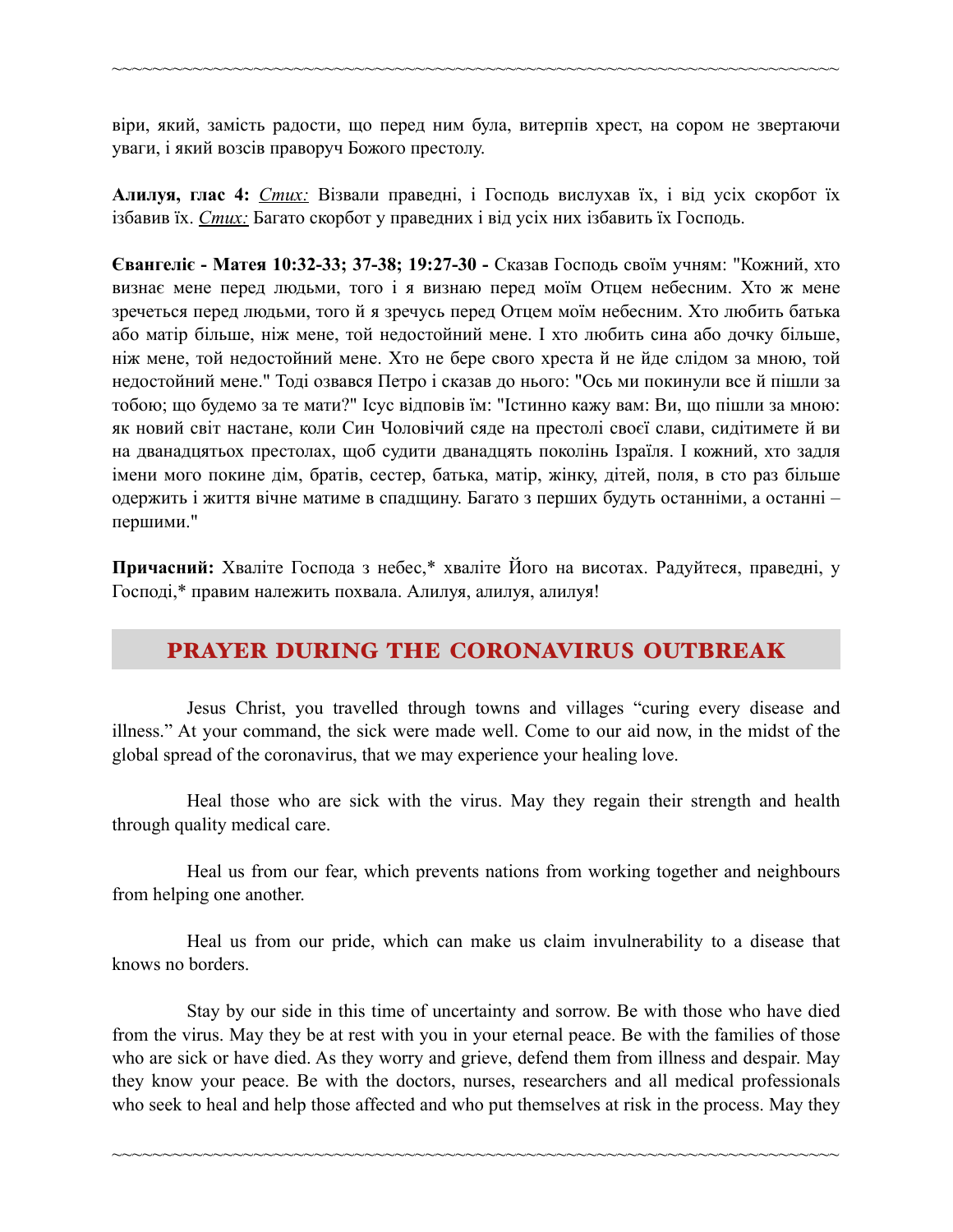know your protection and peace. Be with our priests and spiritual care givers. May they know that they are loved and cared for.

~~~~~~~~~~~~~~~~~~~~~~~~~~~~~~~~~~~~~~~~~~~~~~~~~~~~~~~~~~~~~~~~~~~~~~~~

Be with the leaders of all nations. Give them the foresight to act with charity and true concern for the well-being of the people they are meant to serve. Give them the wisdom to invest in long-term solutions that will help prepare for or prevent future outbreaks. May they know your peace, as they work together to achieve it on earth.

Whether we are home or abroad, surrounded by many people suffering from this illness or only a few, Jesus Christ, stay with us as we endure and mourn, persist and prepare. In place of our anxiety, give us your peace.

For You are a God of mercy, kindness, and love, and we glorify You, Father, Son, and Holy Spirit, now and for ever and ever. Amen.

## **>|< >|< >|<**

#### **МОЛИТВА ПІД ЧАС СПАЛАХУ КОРОНАВІРУСУ**

Ісусе Христе, ти подорожував по містах і селах, оздоровлюючи від хвороб і немочей. За Твоїм повелінням хворі видужували. У час пандемії коронавірусу повели цій хворобі відступити, щоб ми відчули Твою оздоровлюючу любов.

Вилікуй тих, хто хворий вірусом. Нехай вони відновлять свої сили та здоров'я завдяки якісній медичній допомозі.

Вилікуй нас від нашого страху, який заважає націям спільно працювати та сусідам допомагати один одному.

Вилікуй нас від нашої гордості, яка може змусити нас претендувати на невразливість до захворювання, що не знає меж.

Залишайся поруч у цей час невизначеності та смутку. Будь з тими, хто помер від вірусу. Нехай вони спочивають з Тобою у вічному спокої. Будь з родинами тих, хто хворий або помер, коли вони турбуються і сумують, захищай їх від хвороб і відчаю. Нехай вони знають Твій спокій.

Будь з лікарями, медсестрами, дослідниками та всіми медичними працівниками, котрі прагнуть вилікувати та допомогти постраждалим та, котрі піддають себе ризику в своїй праці. Нехай вони знають Твій захист і спокій.

Будь з нашими священиками та духовними опікунами. Нехай вони знають, що їх люблять і піклуються про них.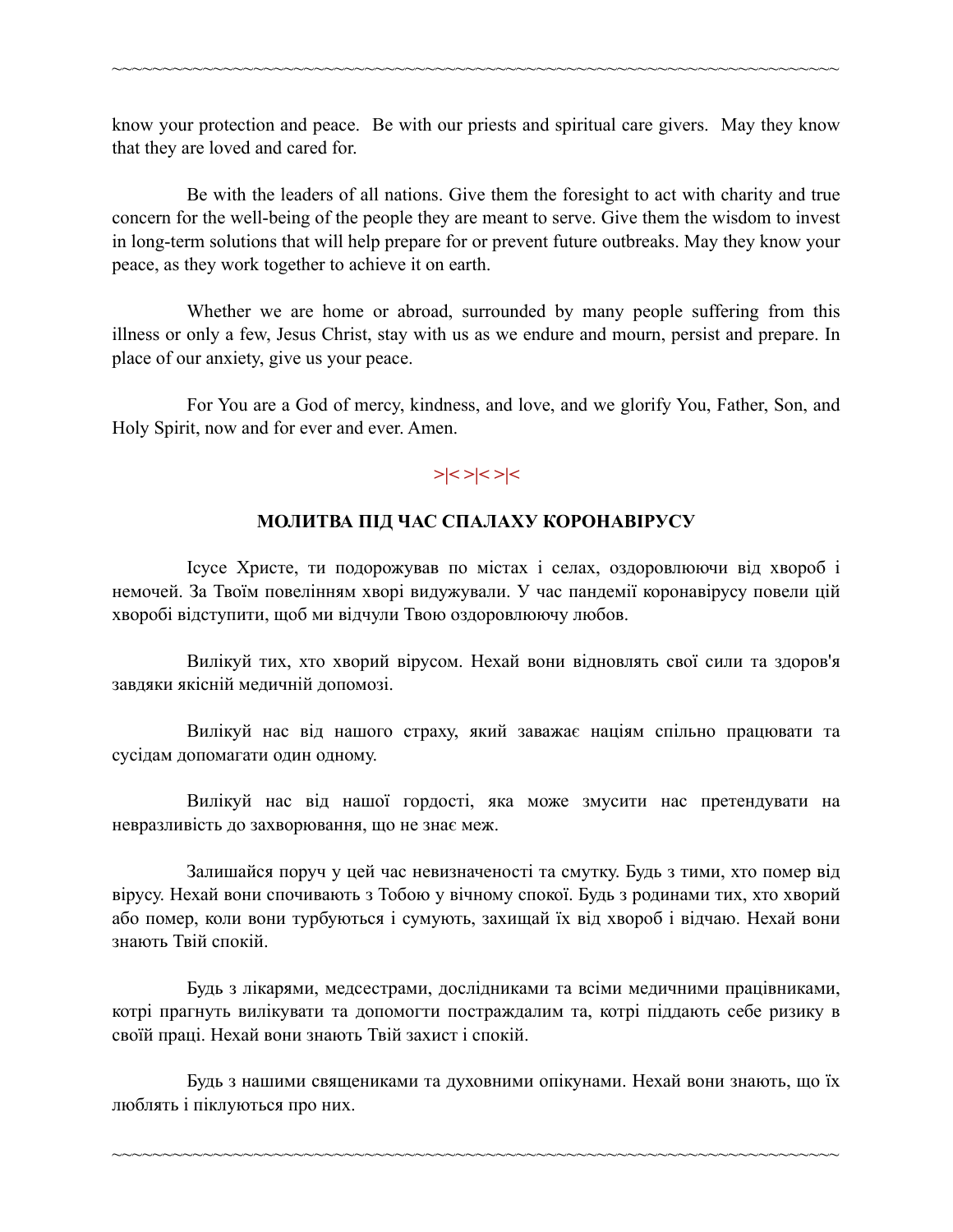Будь з лідерами всіх націй. Дай їм передбачення діяти милосердно та зі справжньою турботою про добробут людей, котрим вони призначені служити. Надай їм мудрості інвестувати у довгострокові рішення, які допоможуть підготуватися або запобігти майбутнім спалахам. Нехай вони пізнають Твій мир, коли разом працюють над досягненням його на землі.

~~~~~~~~~~~~~~~~~~~~~~~~~~~~~~~~~~~~~~~~~~~~~~~~~~~~~~~~~~~~~~~~~~~~~~~~

Будь ми вдома чи за кордоном, в оточенні багатьох людей, які страждають цією хворобою, або наодинці, Ісусе Христе, залишайтеся з нами, коли ми терпимо і сумуємо. Замість нашої тривоги дай нам спокій.

Бо Ти - Бог милосердя, доброта та любов, і ми прославляємо Тебе, Отця, і Сина, і Святого Духа, нині, і повсякчас, і на віки вічні. Амінь.



## SUNDAY OF ALL SAINTS

 Saint Peter of Damascus, in his "Fourth Stage of Contemplation," mentions five categories of saints: **Apostles**, **Martyrs**, **Prophets**, **Hierarchs**, and **Monastic Saints** (PHILOKALIA Vol. 3, p.131).

Saint Nicodemus of the Holy Mountain adds the Righteous to Saint Peter's five categories. The list of Saint Nicodemus is found in his book The Fourteen Epistles of St Paul in his discussion of I Corinthians 12:28.

Some of the saints are described as Confessors, a category which does not appear in the above lists. Since they are similar in spirit to the martyrs, they are regarded as belonging to the category of Martyrs. They were not put to death as the Martyrs were, but they boldly confessed Christ and came close to being

executed for their faith. Saint Maximus the Confessor is such a saint.

The order of these six types of saints seems to be based on their importance to the Church. The Apostles are listed first, because they were the first to spread the Gospel throughout the world.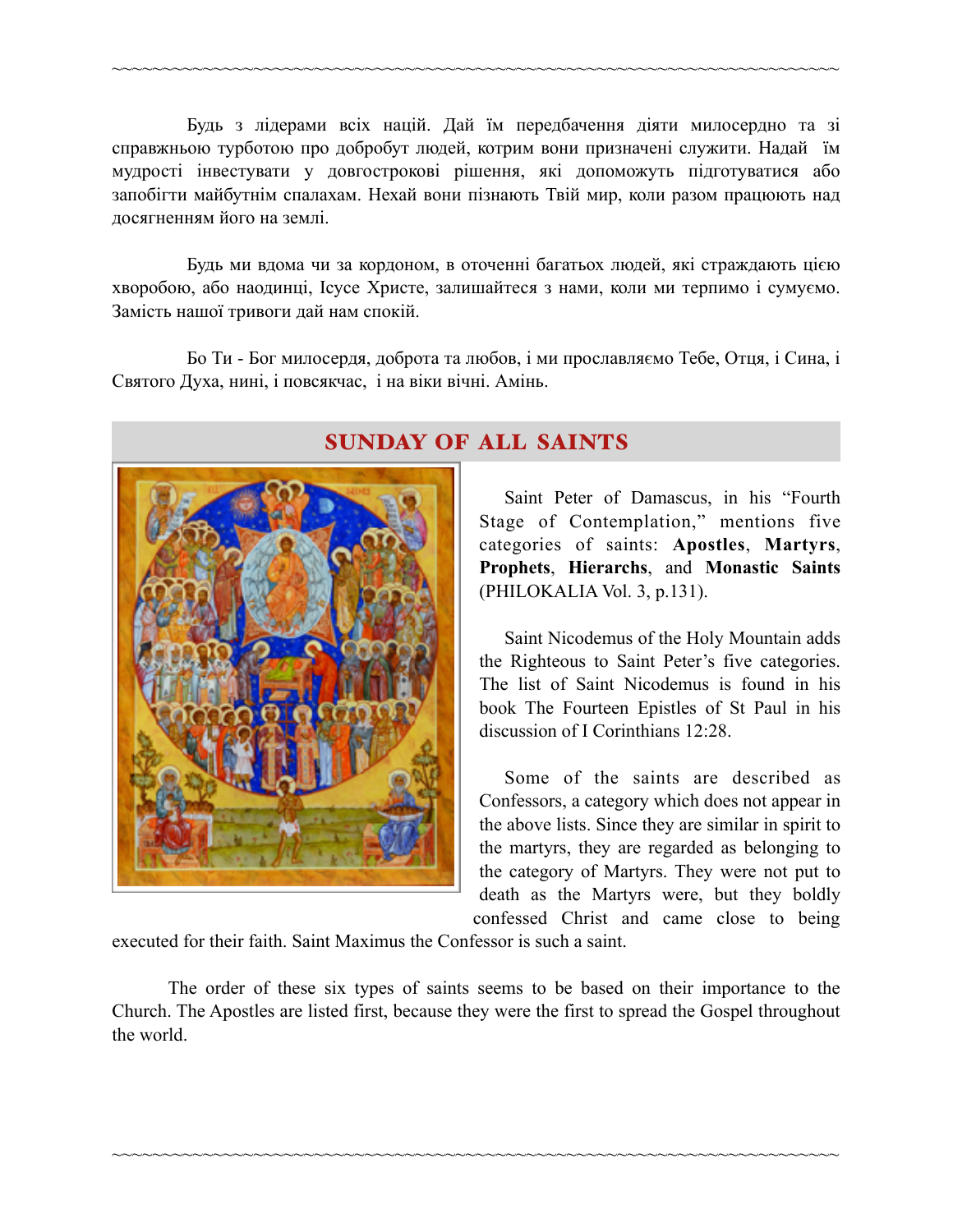The Martyrs come next because of their example of courage in professing their faith before the enemies and persecutors of the Church, which encouraged other Christians to remain faithful to Christ even unto death.

~~~~~~~~~~~~~~~~~~~~~~~~~~~~~~~~~~~~~~~~~~~~~~~~~~~~~~~~~~~~~~~~~~~~~~~~

Although they come first chronologically, the Prophets are listed after the Apostles and Martyrs. This is because the Old Testament Prophets saw only the shadows of things to come, whereas the Apostles and Martyrs experienced them firsthand. The New Testament also takes precedence over the Old Testament.

The holy Hierarchs comprise the fourth category. They are the leaders of their flocks, teaching them by their word and their example.

The Monastic Saints are those who withdrew from this world to live in monasteries, or in seclusion. They did not do this out of hatred for the world, but in order to devote themselves to unceasing prayer, and to do battle against the power of the demons.

The last category, the Righteous, are those who attained holiness of life while living "in the world." Examples include Abraham and his wife Sarah, Job, Saints Joachim and Anna, Saint Joseph the Betrothed and others.

The feast of All Saints achieved great prominence in the ninth century, in the reign of the Byzantine Emperor Leo VI the Wise (886-911). His wife, the Holy Empress Theophano lived in the world, but was not attached to worldly things. She was a great benefactor to the poor, and was generous to the monasteries. She was a true mother to her subjects, caring for widows and orphans, and consoling the sorrowful. Even before the death of Saint Theophano in 893 or 894, her husband started to build a church, intending to dedicate it to Theophano, but she forbade him to do so. It was this emperor who decreed that the Sunday after Pentecost be dedicated to All Saints. Believing that his wife was one of the righteous, he knew that she would also be honored whenever the Feast of All Saints was celebrated.

# PATRIARCH SVIATOSLAV: MYROSLAV SKORYK WAS ABLE TO HEAR THE UKRAINIAN SOUL

~~~~~~~~~~~~~~~~~~~~~~~~~~~~~~~~~~~~~~~~~~~~~~~~~~~~~~~~~~~~~~~~~~~~~~~~



*Myroslav Skoryk's "Melody" is a manifestation of the genetic melody of our nation. He heard the melody of the Ukrainian soul at a time when that soul was crying because it was enslaved and despised, but it never stopped singing.* 

 This was said by His Beatitude Sviatoslav, Father and Head of the UGCC,